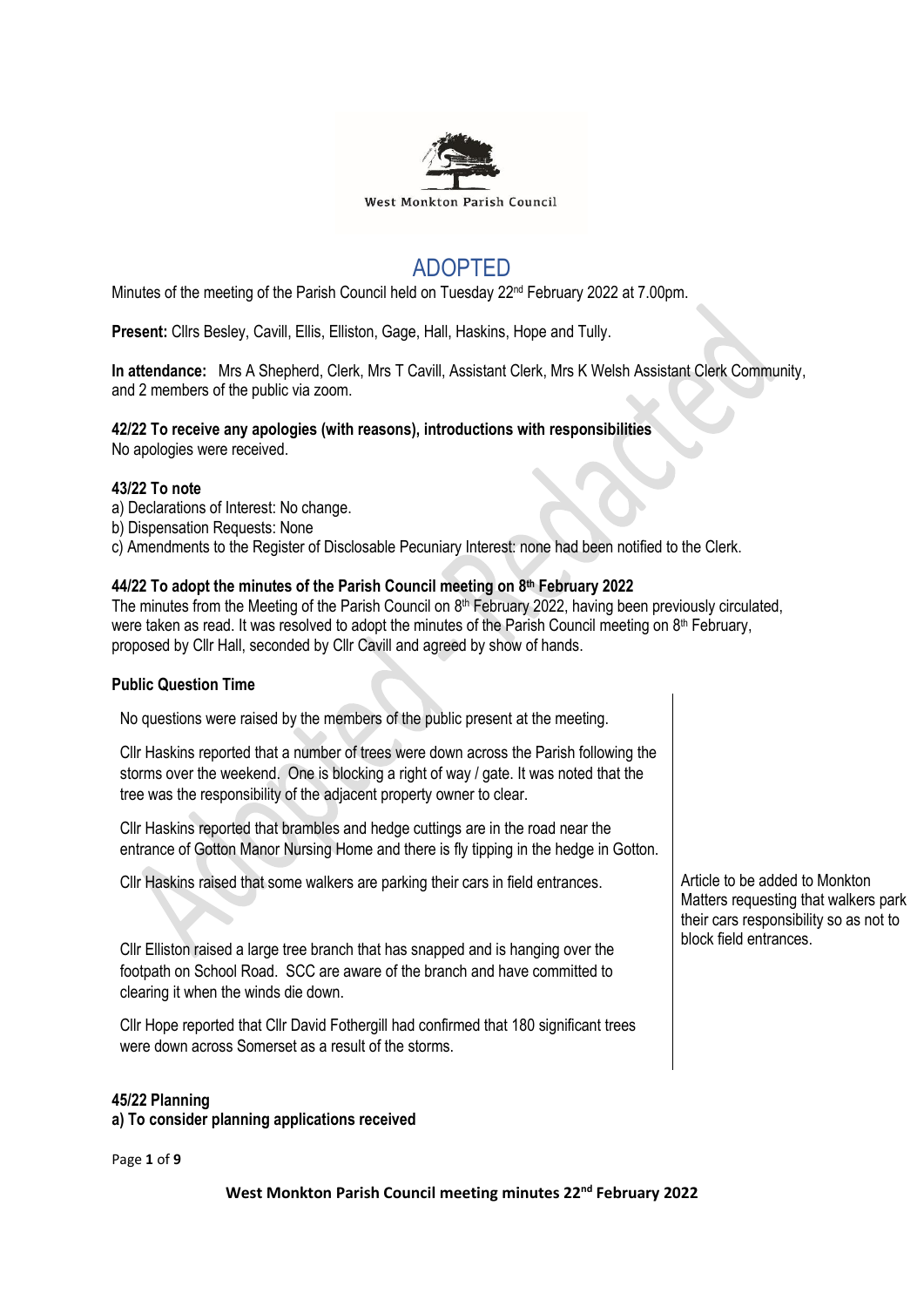Cllr Tully did not take part in any discussions in relation to the planning applications discussed at the meeting to avoid fettering discretion as a member of the SWT Planning Committee.

48/22/0006 Erection of a single storey extension to the side, with conversion of part of the garage into ancillary accommodation, at 17 Mead Way, Monkton Heathfield

West Monkton Parish Council generally supports this application but requires that all the boundary hedge is retained on the outside of the close boarded fence. Any breach to the integrity of the hedge must be made good, replacing like with like (Revised NP emerging policy R6 Trees and Hedgerows).

The design details of the existing windows should be continued in the extension although there may be insufficient room to do so. Materials should be in keeping with the existing building.

Attention is drawn to NP Policy R1 Dark skies – external lighting should be downlit, warm white LED. Whilst noting the current dwelling has RWP taking run-off directly into the ground, to concur with NP policy R3 Flood alleviation, the burden of run-off could be reduced by the installation of a rainwater butt for subsequent use on the garden.

48/22/0001 Erection of an isolation unit for the rearing of young stock on land adjacent to Hestercombe Road, **Gotton** 

West Monkton Parish Council does not support this application as there remain several issues which are not addressed by the additional information provided by the applicant. The following comments are about the additional information added to the website.

The proposed location of the proposed calf isolation unit is known by local farmers to be a very wet field which drains badly. Therefore, it is not clear why the soakaway and dirty water storage added to the proposed site plan drawing (J20014/02B) are proposed to be taken by pipe to a lower part of the field to make it even wetter. To pump out the dirty water storage will involve movements of heavy agricultural vehicles which will churn up the field and destroy its integrity. Additionally, the lines of the pipes as drawn on the plan cross the line of the 450 Wessex Water main, surely this is an architect's error as Wessex Water clearly state there can be nothing within 6metres of the water main? It would make more sense to locate both tanks closer to the building thereby not coming within the exclusion zone of the pipe and having regard for the environmental integrity of the field. West Monkton Parish Council supports the two recommendations in the response from Natural England. Namely, that a bat survey should be carried out, given the close proximity of the Hestercombe SAC, and NE consulted upon the survey's findings; and in connection with the water impact of the proposals that a legal baseline for cattle numbers should be established and NE consulted upon the results.

There is a footpath T32/22 running north south omitted from the location plan, which only shows the field track. The SCC Rights of Way map shows footpath T32/22 running further east of the track and running through the farm buildings before joining Hestercombe Road. There are three outstanding issues on this footpath, dating from 2020 to 2022; all of which indicate the path is obstructed by electric fencing, cows are on the route, and the area is very deep in mud/slurry. The application needs to make the route of footpath T32/22 safe, acceptable and not obstructed before work on the building begins otherwise there is a safety issue as footpath walkers have no safe clear route through the construction site. Possibly a footpath diversion away from the calf isolation unit would be preferable; such a diversion, along the western field hedge emerging onto Hestercombe Lane in a position allowing clearer visibility of the road, was considered a few years ago by Cheddon Fitzpaine Parish Council but never fulfilled.

Further to the original comments from West Monkton Parish Council, it is noted that the only landscape screening added to the application is a single line of trees parallel to Hestercombe Road. To complete the job, the southerly aspect of the building needs to be screened as well (SWT policy CP8), so that the visual amenity from and to Hestercombe House is protected.

# **b) To note that Planning decisions made are available on SW+T Council website filed under the application number**

Noted

# **46/22 Feedback from SCC Highways meeting on 15th February**

Page **2** of **9**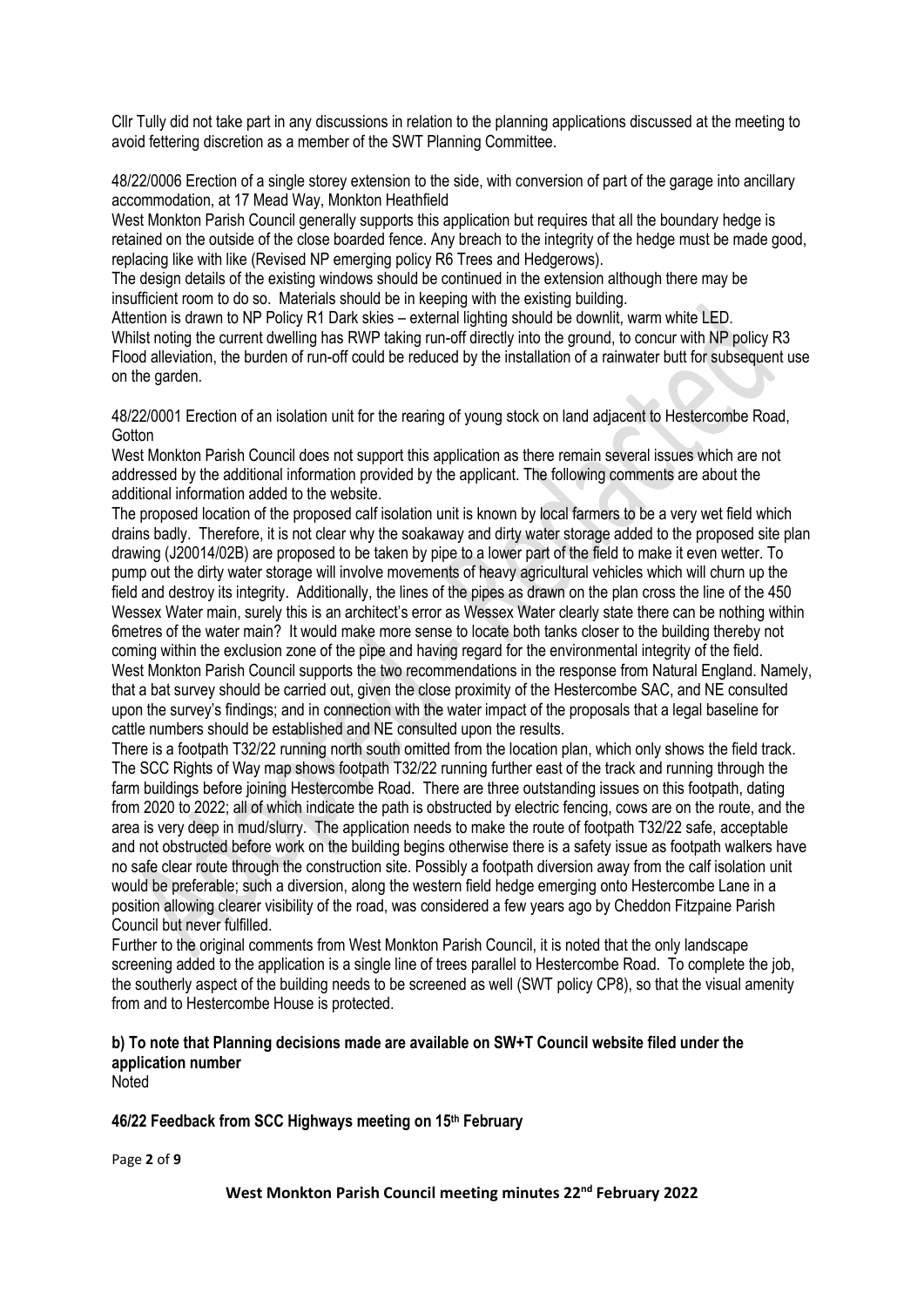Cllr Besley provided a summary of the matters discussed at meeting with SCC Highways on  $15<sup>th</sup>$  February including:

Rat running issue along Monkton Heathfield Road (the old A3259).

- Commitment given by Highways dept regarding changing the wording on the digital signage possibly to 'Through Traffic Straight on' with an arrow – this would be a 'stronger' message than currently in place – depends on fulfilling the 'Traffic Signs Regulations' requirements.
- Commitment to install additional 'black on yellow' advisory signs between the existing black on yellow and the digital signs at the motorist 'decision point'.
- The design of the traffic calming measures that Persimmon are required to install on Monkton Heathfield Road (the old A3259) has not changed from the design that was consulted on in 2020 – not sensible to install these traffic calming measures currently with the Creech Castle closed. The design is going through the SCC audit process and feedback will be given when that process is finished.
- Some traffic surveying has been carried out, in particular monitoring the effects on Monkton Heathfield Road due to the Creech Castle closure – additional monitoring will be undertaken - any new data will be shared with the Parish Council.
- Commitment was reiterated to carry out detailed traffic surveying once the Creech Castle junction is open (and possibly when the traffic calming measures are in place) – this survey to include traffic using minor roads surrounding the area (including Milton Hill).
- Police enforcement of the 20-mph speed limit on Monkton Heathfield Road is taking place and has caught a lot of high-end speeders. There is a plan to remark a dedicated 'Police Bay' near the Merry Monk pub to facilitate additional speed enforcement.

Additional items.

- Why is the A 38 wording on the sign coming south from Walford Cross in brackets? this appears to be incorrect and will be looked at.
- The WRR was discussed, Persimmon still need to complete the landscaping works. The WRR is going through the audit process and the parking of vehicles on Dyers Lane will be included in the audit
- The Puffin Crossing (near Hartnells Farm) on Monkton Heathfield Road has still not been installed, this is because the bus (and pedestrians) is still using the old bus shelter – the old bus shelter needs to be taped off or removed and the new shelter installed – Persimmon have committed to doing this work in the next 'couple of months.
- The Puffin Crossing to be installed on Monkton Heathfield Road near Milton Hill is currently with Persimmon designers.
- Is there a 7.5 t weight restriction sign missing for Bawler Road between the Cricket Club roundabout and Bawler Road? This will be looked at.
- There is an intention to install flashing warnings such as 'Pedestrians in the area' in the vicinity of the Tudor Park / Maidenbrook Farm area (a high number of school children walking to Heathfield School from Priorswood use the route).
- A chevron appears to be missing from one of the new road barriers leading up to the motorway bridge from Hyde Lane cottages to Creech St Michael.
- Remedial signage and lighting work is being carried out by Persimmon on the old A38 leading down to the bus gate. Additional surfacing work is required on the ERR, this is the responsibility of Persimmon and required before the road can be adopted – discussions regarding this work is progressing 'slowly' with the developers.
- The Highways Dept has made initial comments on the highways layout in the planning application submitted by Persimmon and Redrow for the MH2 development. More detail is required regarding the application and then SCC Highways dept will make more detailed comments.
- Discussions were held regarding resurfacing work needed on the A 38 near the New Mill pub although the ideal time to carry out this work is now (with the Creech Castle junction closed) it's unlikely to happen because works are prioritised well in advanced there is greater need in other areas of the county. The overgrowing hedge on the left of the A 38 going over the Canal towards the New Mill was

Page **3** of **9**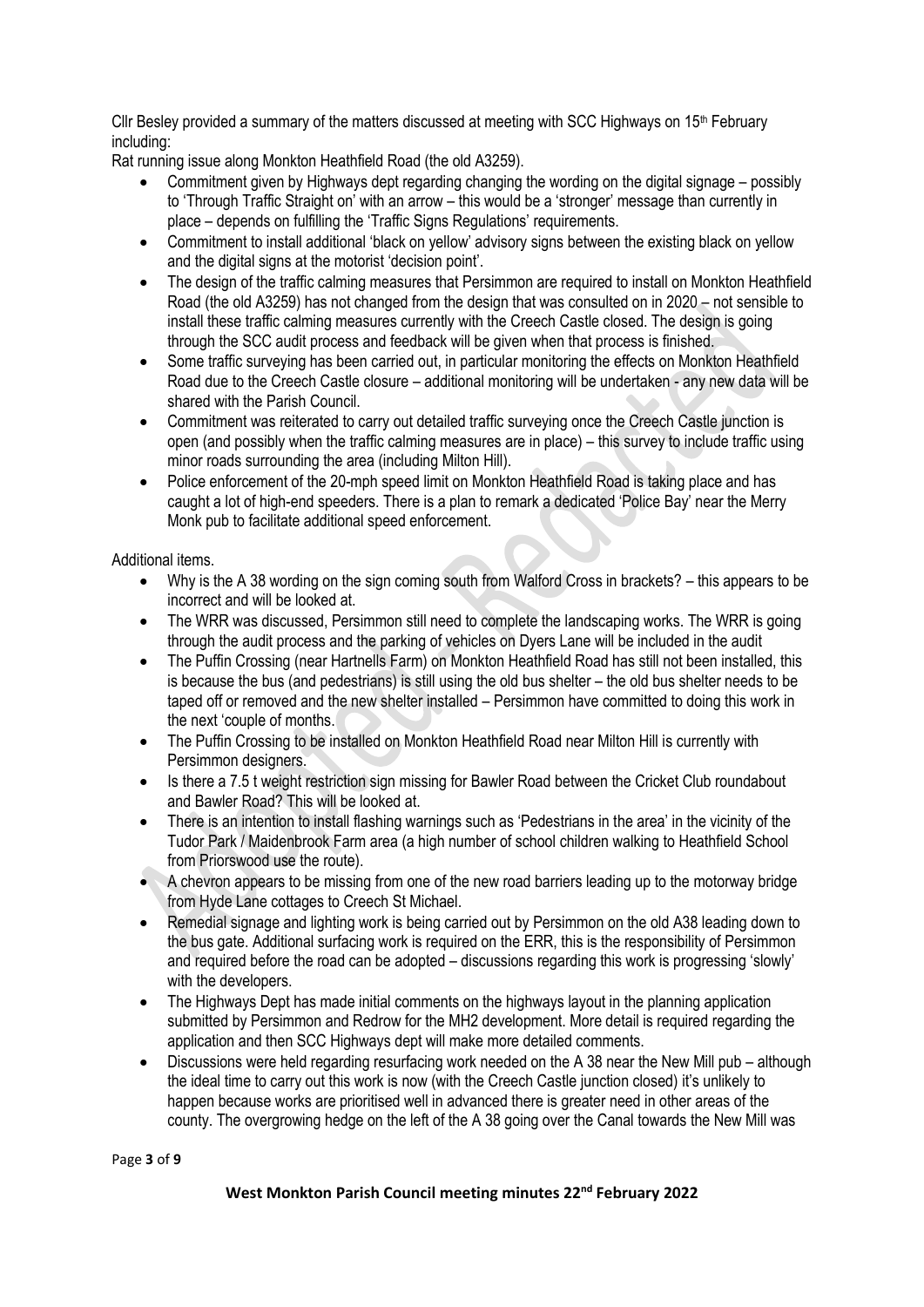discussed – there may be an option to cut this hedge back or make the right-hand side foot path the priority (to make it safer for people with push chairs or wheelchairs to use the paths).

• Works to the Creech Castle junction are progressing well, the main 'critical path' works currently being carried out is the installation of underground attenuation reservoirs under the road surface.

An article has been added to Monkton Matters providing an update on highways matters.

Clerk to follow up Andy Coupe at SCC next week if the information that he agreed to share hasn't been received including the WRR Landscaping Plan.

## **47/22 MH Developments**

# **a) MH2 update; Feedback from meeting with Planning Officer on 17th February**

Cllr Haskins provided a summary of the meeting.

The Planning Officer has a team of other officers in the SWT Planning Team supporting him with the application. The likely time period for determination of the application was shared at the meeting.

The Create Streets report was discussed with the Planning Officer, Assistant Clerk confirmed that a copy of the Create Streets had been shared with Rebecca Pow MP.

Cllr Hall has prepared an excel document of the MH2 issues. The document was shared and summarised at the meeting.

Clerk to share the document with Creech St Michael PC to see if they would be happy for the document to cover the issues raised by both Parish Councils.

Once the document contains all the issues it will be published on the PC website and shared on Monkton Matters. A new version recording the actions / responses from each meeting with the Planning Officer will be published and shared.

The Planning Officer agreed to meet with WMPC and CSMPC on a monthly basis. Clerk to liaise with the Planning Officer and CSMPC to identify a convenient date for the next meeting.

## **b) MH1 update**

Clerk confirmed a proposed date for a meeting with Blenheims regarding the management of the POS in MH1. It was agreed that the meeting would take place on Tuesday 8<sup>th</sup> March at 10am.

Cllr Hall confirmed that a meeting was scheduled to take place with Wee Trees on Thursday afternoon to discuss the MH1 tree planting.

Cllr Elliston raised the reports from members of the public about broken kerb stones in MH1. Clerk to report to Persimmon.

#### **c) Sports Pitches update**

Cllr Hall confirmed that the survey of the sports pitch land will take place on Thursday.

The Rugby Club have sent through information about the facilities they would like to be available. Changing Rooms for two teams and referee changing will be required.

Consideration is also being given to see if the clubhouse could also be used for brownies / guides.

Cllr Hall confirmed that the Rugby Club have committed to maintaining the ground.

Cllr Gage confirmed that he has the details of companies that can quote for the BMX track.

The future management of the sports pitches was discussed. It was agreed that a Management Group and a booking system needed to be established and a Service Level Agreement or similar document would need to be in place with the Rugby Club confirming the arrangements / terms of use.

# **d) Hartnells Farm Development Update**

Clerk reported that she had followed up Persimmon regarding when the play park in the Hartnells Farm Development would be installed. A response is awaited.

Cllr Elliston reported residents are complaining that the Fastnet broadband service at Hartnells isn't very good and that residents are frustrated because it is the only service that is available in the development. Works by Airband in the parish were discussed. Infrastructure is being put in place for use but the service is expensive.

#### **48/22 Community Development Projects**

Page **4** of **9**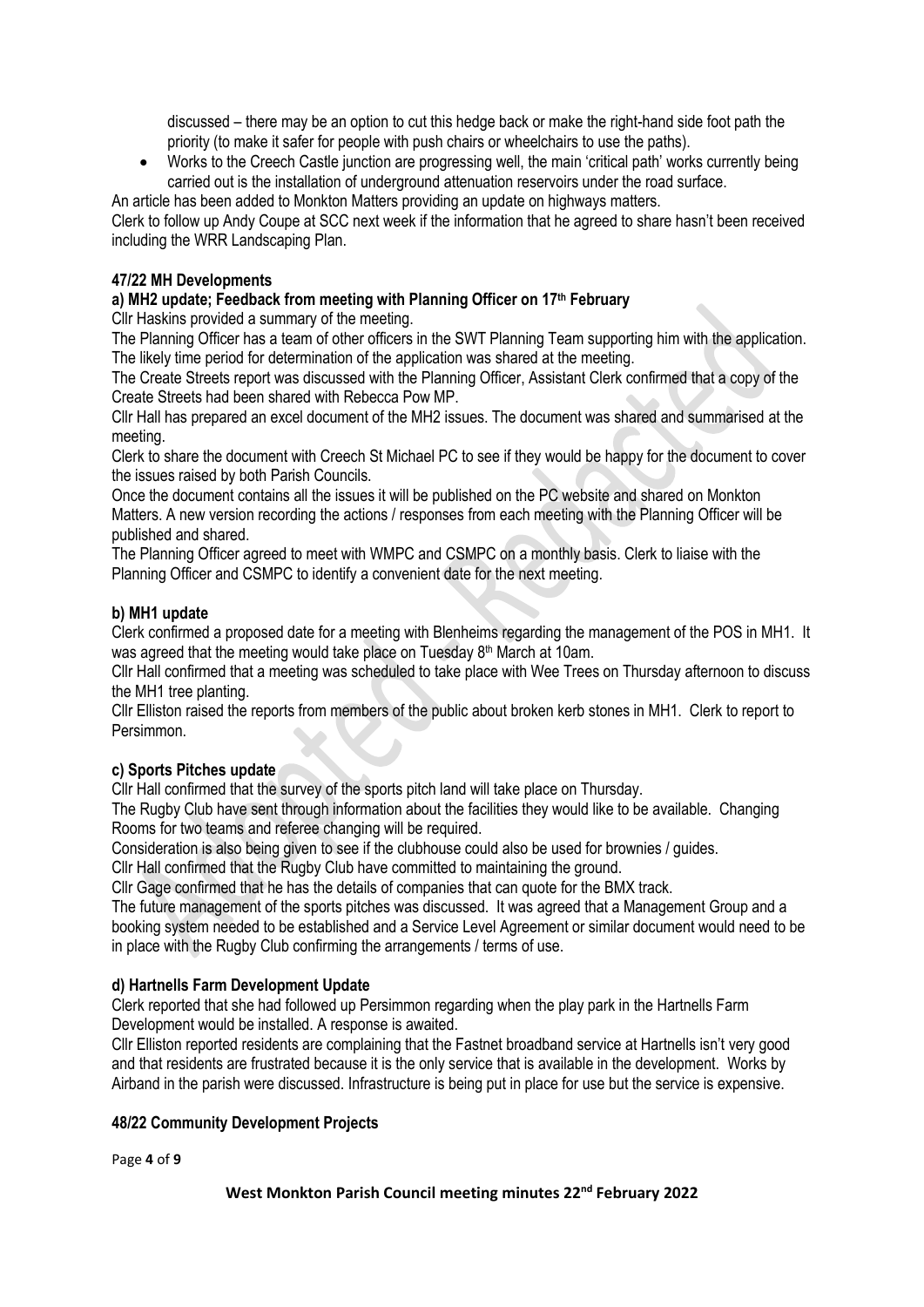### **a) CIL Projects:**

# **Footpaths / Renewing gates, stiles and ROW Fingerposts: Update**

Assistant Clerk reported that the Lengthsman is due to take a look at the bent gate post to see if he can straighten it. The Lengthsman has also taken a look at the footpath in Gotton to consider what can be done to improve the steepness of the path. Photos of the footpath and gate were shared at the meeting. The Lengthsman is not supportive of steps being added to the path. Cllr Gage confirmed that any proposed works to the footpath would need to be agreed with the landowner. After a short discussion it was agreed not to propose any changes to the Gotton footpath for now.

Cllr Gage reported that he had received 5 further gates from SCC. A small one for Overton and three for Coombe Bottom. 3 new fingerposts have also been received. Locations for the posts were discussed and agreed at the meeting. Further fingerposts can be requested.

## **Aginhills Footpath Diversion: Update**

Cllr Cavill confirmed that a response was awaited from one of the landowners regarding the proposed diversion.

## **Speed Indicator Device: Update**

Clerk reported that a response had been received from Kate Brown at SCC confirming that the street lights near the Hartnells development had not been adopted yet and won't be for at least two years and locating a SID on them could not be agreed. Clerk outlined a proposal by SCC that the Parish Council pay to install a new post for the SID at a cost of £250.00. The Parish Council was not in support of paying for the installation of a new post and it was agreed that the Clerk would ask the permission of Persimmon Homes to mount the SID on the columns whilst adoption is awaited.

Clerk confirmed she has requested that the MOU can be signed by SCC for the other three locations so that the SID can begin to be used.

## **Land next to new Primary School: Update**

Clerk confirmed that a response is awaited from Redrow and Persimmon about the proposal to create a junior football pitch on the land.

Cllr Elliston requested clarity as to why the proposed use of the land has been amended from a community garden to a junior football pitch. Cllr Haskins explained that providing a junior football pitch will help the Parish Council to move forward with the sports pitch proposal as the FA would be happy if a pitch was provided at the location as an interim solution.

Cllr Hall confirmed that there would be room for community garden space as well as the junior football pitch.

#### **West Monkton Cricket Club – security fencing / lighting / cameras: Update**

Assistant Clerk outlined a request for funding received from the Cricket Club to add birdmouth fencing along the Hobb Close boundary, to upgrade its security system to enable more CCTV cameras to be installed and for four new security lights. The total cost of the proposed security / fencing enhancements is approximately £3150.00. It was agreed that representatives of the Cricket Club are asked to attend the next Parish Council meeting to provide an overview of the proposed enhancements.

# **BACH Extension: Update.**

Cllr Gage confirmed that he had met with the Business Manager at the Primary School about the proposed extension to provide more storage. The school are happy with the proposed design and are now checking with the Diocese that they are also happy with the proposal. Cllr Gage has also requested that the school confirm in writing that it is happy for the Parish Council to manage the green areas in front of the BACH. The grass cutting will be added to the SWT / DLO contract initially with a view to volunteers taking responsibility for maintaining the area in the future.

## **Climate Action Major Projects: Update West Monkton Village Hall**

Page **5** of **9**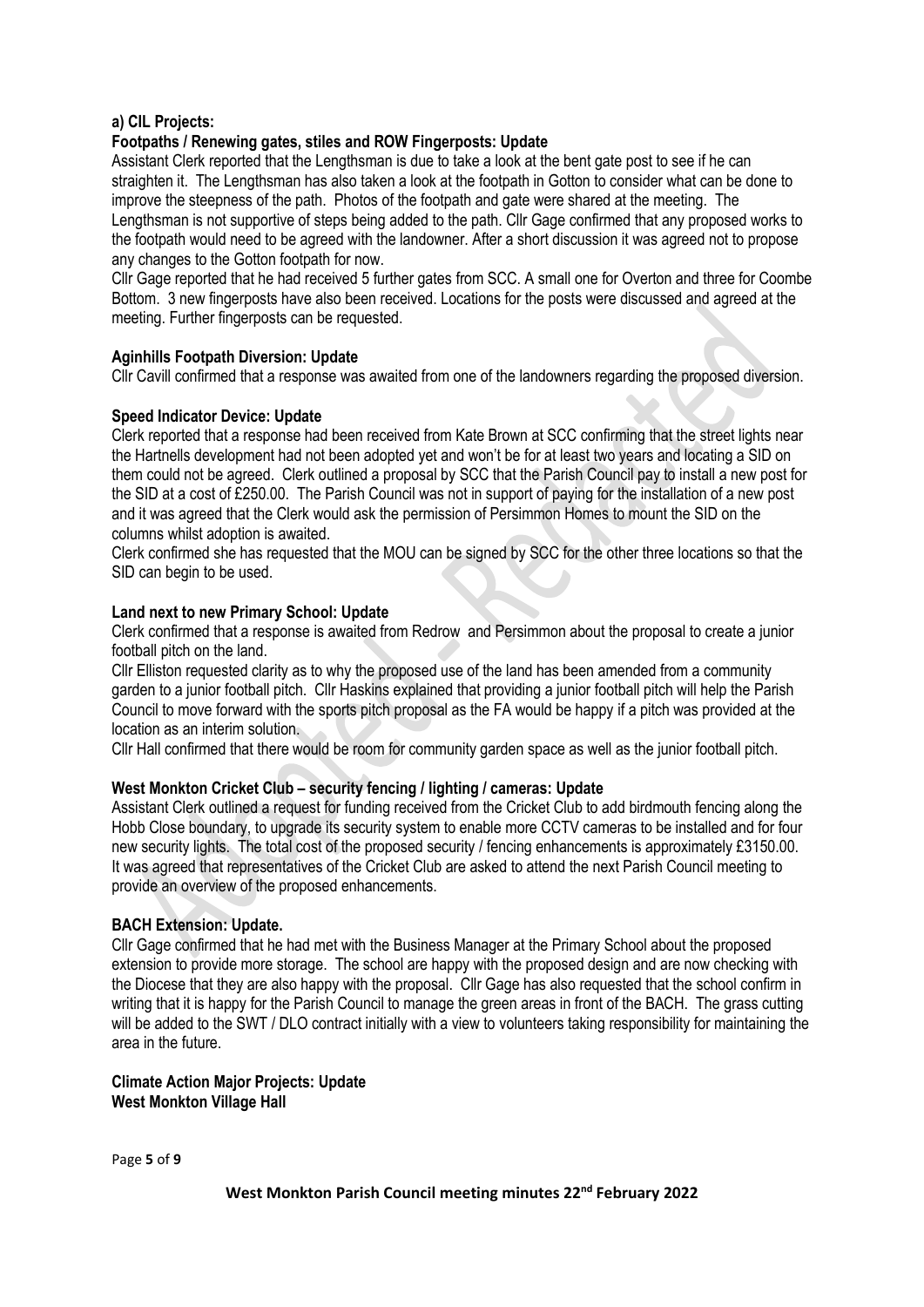Assistant Clerk confirmed that she had not received any further communication from the Village Hall regarding any proposed improvements at the village hall.

Cllr Tully confirmed that the Village Hall Management Committee are not due to meet again until 2 weeks' time when proposed improvements will be discussed. The Management Committee will confirm the proposals after that meeting.

## **49/22 Environmental**

### **a) Climate Action Programme for the Parish: Update**

Assistant Clerk confirmed that the prize giving event for the Birdwatch Competition is scheduled to take place on 2 nd March at 3.30pm at the BACH.

# **b) Planting of green triangle in West Monkton by phone box**

Assistant Clerk and Assistant Clerk (Community) summarised a meeting that had taken place at the green triangle with some local residents to review possible planting that could take place. It was noted during the site meeting that there were considerably more wildflowers emerging and in evidence than expected. Noted in a quick visual survey- celandine, yarrow, mallow, primrose, daffodil, violet, snowdrop, foxglove, nettle, jack in the pulpit. In terms of additional planting, probably less rather than more would be the preferred option. There isn't any need for planting of yellow rattle as the ground is poor enough having been left alone for at least a year, with only occasional strimming. A local resident volunteered to mow the 1 metre edge of the Triangle, to avoid the mess made last year during Highway maintenance. Hi-Viz vests and any other safety equipment like gloves or goggles if needed will be provided.

A family member of a local resident is a landscape gardener and agreed to quote to supply and plant appropriate local wildflower plants and plant them at an appropriate time as soon as possible, with assistance of volunteers if needed. The possible planting of some shrubs such as currants, and if available a Red Windsor apple tree for autumn planting were also discussed.

The local residents agreed to develop a plan of the proposed planting and canvas the views of other local residents.

A discussion followed about the proposed planting of the triangle. The consensus was that although some planting should take place it shouldn't include a tree.

Further consideration of the planting of the green triangle to take place when the plan and quotation is received. Cllr Besley to talk to COWMS about the plans and also ask them if they are able to keep the grass around the village signs cut.

# **c) Grass cutting and dog bin emptying contract for 2022/23**

Assistant Clerk summarised the items to be included in the grass cutting and dog bin emptying contract for 2022/23 upon which a quote will be developed by SWT / DLO, as follows:

- At start of season (April) x one cut:
	- o visibility splay at Dosters Lane
	- o hedge of Country Park alongside defunct section of northerly side of A3259 at Yallands Hill and on 'live road' to include footpath entrance
- From start of April to end October regular three weekly cutting
	- o please DO NOT CUT BULB LEAVES on Meadway and Monkton Heathfield Road UNTIL JUNE, to allow the bulbs to reinvigorate for the next year
	- o please remove first cuttings at Meadway because they are heavy and damage the grass Yallands Hill to Monkton Elms (Monkton Heathfield Road) both sides of road Cherry Grove Cross Roads (New Cross) layby and seating area, plus keep hedge cut to allow the view to be appreciated

Greenway/Meadway both sides

Sidbrook cross roads around seating area

Grass areas to front of BACH/West Monkton Primary School inside and outside of railings

Cease cutting in November AND DO NOT CUT AGAIN UNTIL start of APRIL

Page **6** of **9**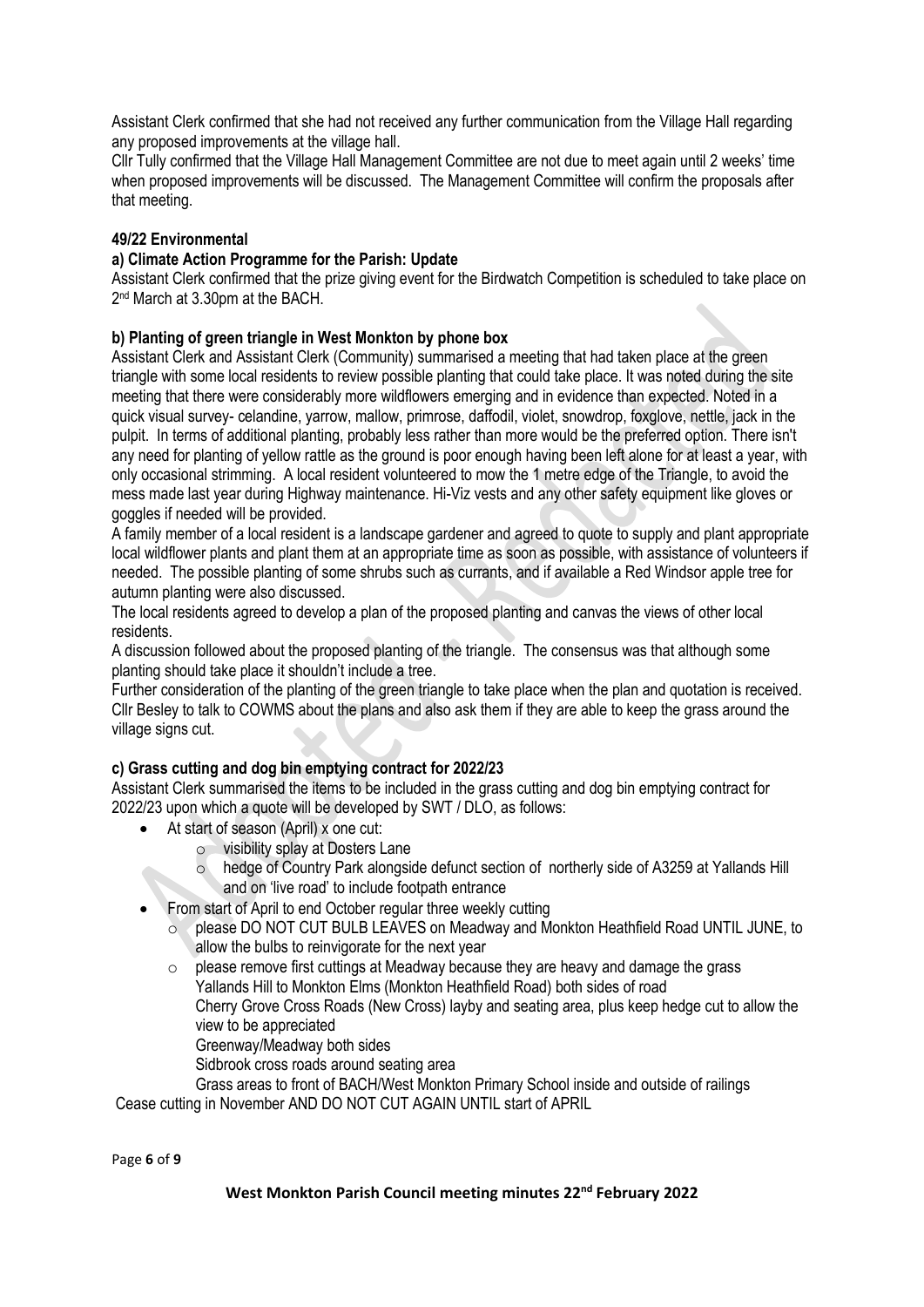If weather conditions are particularly mild and dry there could be an extra cut in February but this would need to be consulted at the time.

Do not cut The Triangle at West Monkton, nor Church Hill West Monkton.

The dog bins which require emptying once per week are located as follows:

- o On Greenway at Sidbrook Orchard junction
- o At field entrance at Bream Corner, West Monkton
- o Car park wall at flats at bottom of Heathfield Drive, Monkton Heathfield
- $\circ$  At the start of the Footpath running between Spital bungalows and allotments to School Road, near to Monkton Heathfield Road,
- o Brittons Ash Green on Hyde Lane at point of closure to vehicles, Bathpool
- o Bottom of School Road, Monkton Heathfield
- o Acacia Gardens by Play area, Bathpool
- o On canal at Swingbridge by CRT compound/car park at Bathpool
- o Junction of Greenway with Meadway, Monkton Heathfield
- o Junction of School Road and Milton Hill (triangle of grass), Monkton Heathfield
- o Beside notice board in The Street West Monkton
- o Canal bridge at Hyde Lane
- o Gotton crossroads

A discussion followed about the proposed items for inclusion in the contract. It was agreed that the Assistant Clerk would also request a quote to cut the area to the front of the BACH.

The quotation, when received, will be reviewed / considered at the next PC meeting.

#### **50/22 Community**

#### **a) Update**

Cllr Elliston confirmed that he had nothing to report.

## **b) Community Survey: Update**

Assistant Clerk Community confirmed that the survey is ready to go and local printers had been approached for quote to print the initial 150 copies required.

#### **c) Community Fridge**

The idea of having a community fridge available in the parish was discussed and possible locations for the fridge were discussed. The proposal is to have a scheme in the parish that is similar to that available in Frome which is available from 9am until 7pm. Assistant Clerk confirmed that she had spoken to Savills about the fridge being located at the new Tesco site. Savill's suggested housing it at ATS instead. Other locations were also discussed. Cllr Gage to talk to the school about the possibility of the fridge being available on the school site next to the bin store (but only accessible from the path outside the school premises). Clerk to ask Persimmon if it is possible to use one of the retail units that are not in use at Furs Close.

#### **d) Approve Assistant Clerk Community attending an online course 'Community Engagement Summit'**

A brief overview of the online course was provided. It was proposed by Cllr Gage, seconded by Cllr Hall and agreed with all in favour that the Assistant Clerk Community be approved to attend the Community Engagement Summit online training course.

#### **51/22 Appointment of Kevin Perry as Internal Auditor for the end of year accounts**

It was proposed by Cllr Cavill, seconded by Cllr Elliston and agreed with all in favour to appoint Kevin Perry as the Internal Auditor for the end of year accounts.

#### **53/22 Other matters for report only – items for discussion - no decision a) Items for next meeting agenda – by Monday 28th February 2022 or Monday 14th March2022** Noted

Page **7** of **9**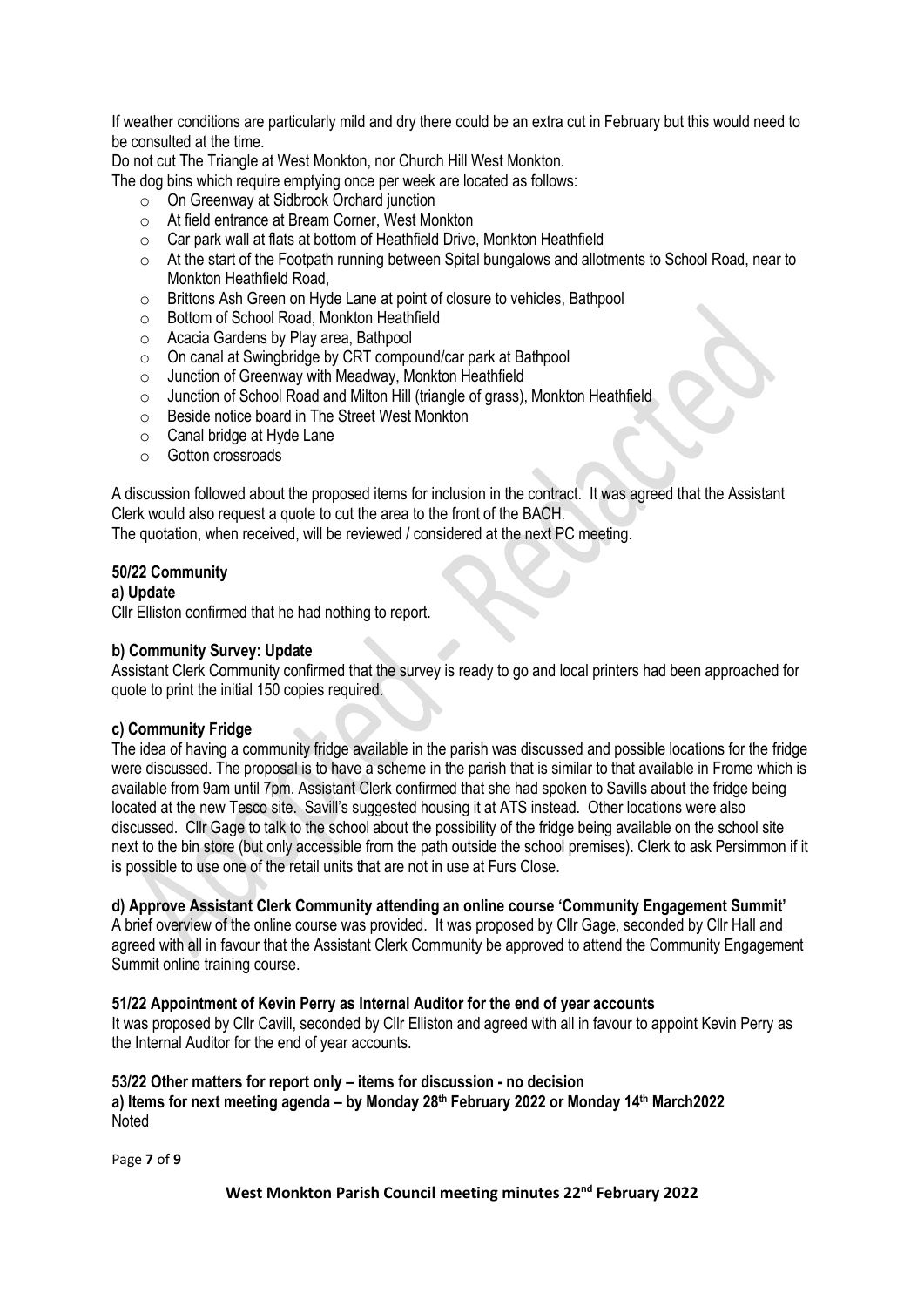Assistant Clerk Community and Cllr Hall confirmed that a meeting to discuss the Queen's Platinum Jubilee Celebrations and put a plan together is taking place on Thursday. The ideas from the meeting will be shared at the next Parish Council Meeting. Cllr Gage requested that the plan include consideration of planting Cherry Trees along Dyers Brook path to create a 'Platinum Walk'.

# **Confidential Session**

*(Due to confidential negotiations with the Developer).*

#### **54/22 MH1 Tree planting, Play Park remedials, POS adoption and Sports Pitches update** An update was provided and a discussion followed.

*(Due to confidential negotiations regarding the lease)*

## **55/22 Country Park: Update**

Cllr Hall provided an update and confirmed that the storms had caused little damage at the Country Park. The contractor installing the Forest School Tepee had done some work on the felt on the roof to ensure minimal damage prior to the storms. SWT have agreed that works to complete the tepee can go ahead pending approval by the Crown Estate at the Parish Councils own risk. A date for the works to be completed is being agreed with the contractor.

The netting for the pond is on order and will be installed in March.

Quantock Hills AONB have agreed to contribute £2.8k towards a stonewall to go around the pond but the total cost of the stone could be £7k. Alternatives to installing a stonewall were briefly discussed.

Cllr Gage raised the attenuation ponds in MH1 and requested an update. Clerk confirmed that she is continuing to chase a response but as yet one has not been received. Cllr Gage requested that a letter be written to the LLFA, SWT, Wessex Water, the Environment Agency and Somerset Flood Authority asking if, once adopted, the flow devices can be adjusted so that the attenuation ponds hold water to alleviate the flood risk at Bathpool. Clerk suggested gathering evidence from Kevin Perry about river levels in Bathpool to accompany the letter. Cllr Hall confirmed that Ecologists had been into the Country Park today to gather information to provide an updated report. The report will be available shortly.

In respect of the leaky dams, the letter to the landowner regarding permission to install the leaky dams is on hold at the moment as water voles may be present.

Cllr Ellis raised an email received from a member of the public about pond security / safety. Cllr Ellis has forwarded the email to Cllr Hall to respond to. Cllr Hall confirmed that appropriate safety equipment was on order.

# **56/22 Dates of forthcoming meetings:**

Parish Council:

Second Tuesday in the month (Business focused meeting)

2022: 8th Mar, 12th Apr, 10th May, 14th Jun, 12th Jul, 9th Aug, 13th Sep, 11th Oct, 8th Nov, 13th Dec. Fourth Tuesday in the month (Community / project focused meeting)

2022: 22nd Mar, 26th Apr, 24th May, 28th Jun, 26th Jul, 23rd Aug, 27th Sep, 25th Oct, 22nd Nov. Audit Working Party: 22nd April 2022 at 9.00am (Virtual)

Annual Parish Meeting: 29th March 2022 at 7pm

BACH committee: 14th March 2022 at 7pm

Budget and Precept Working Party TBC November 2022 at 7pm

Meeting finished at 9.45pm